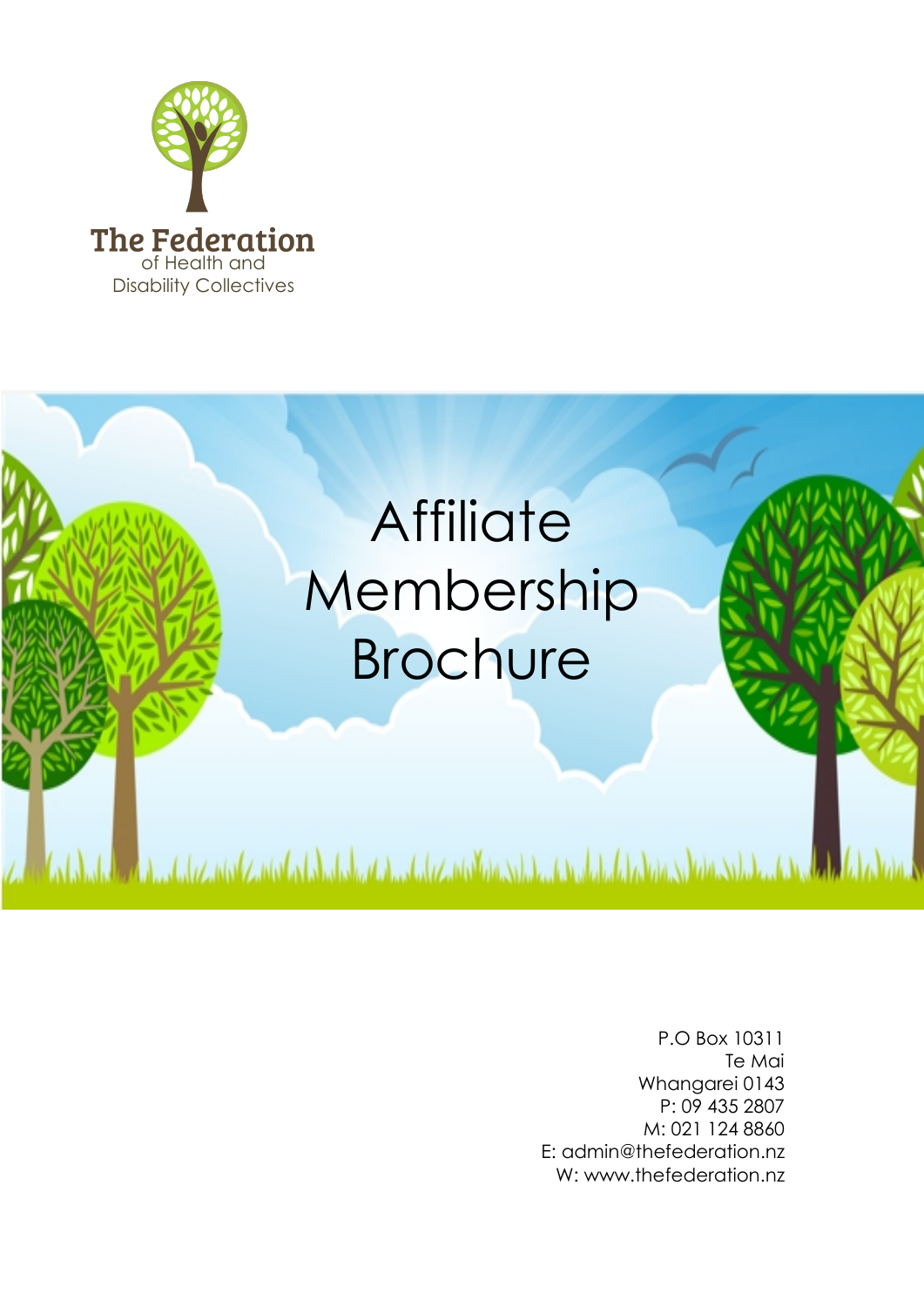## ABOUT THE FEDERATION





The New Zealand Federation of Disability Information Centres became incorporated in 1989 as the Peak professional association for Disability Information Advisory Services. (DIAS)

Since then our membership has continued to grow. We noted that there were many health and disability providers, who were not affiliated with any other Peak body, who wanted to join the Federation. They may not be directly providing DIAS but they do promote the importance of disability information and other services that enhance the experience of disabled persons in our communities.

In 2019, following a membership review, we introduced a new type of membership. This is specifically for those who want to affiliate with the Federation and have access to the benefits we provide. We changed our trading name to the Federation of Health and Disability Collectives to reflect our broader membership, but we are most widely known simply as The Federation.

Our Federation Board members are located across Aotearoa-New Zealand and are proud leaders of their organisations and at the forefront of disability advocacy locally:

*President***: Lisa Martin** – Auckland

*Treasurer***: Brian Eriksen** – New Plymouth

## **COMMITTEE**

*Noel Matthews* – Northland *Sonia Thursby* – North Shore *Karen Beard-Greer* – Auckland *Debbie Roe* – Otago *Michelle Riwai* – Palmerston North *Julie Paalvast* - Christchurch *Carol Wood* – Executive Officer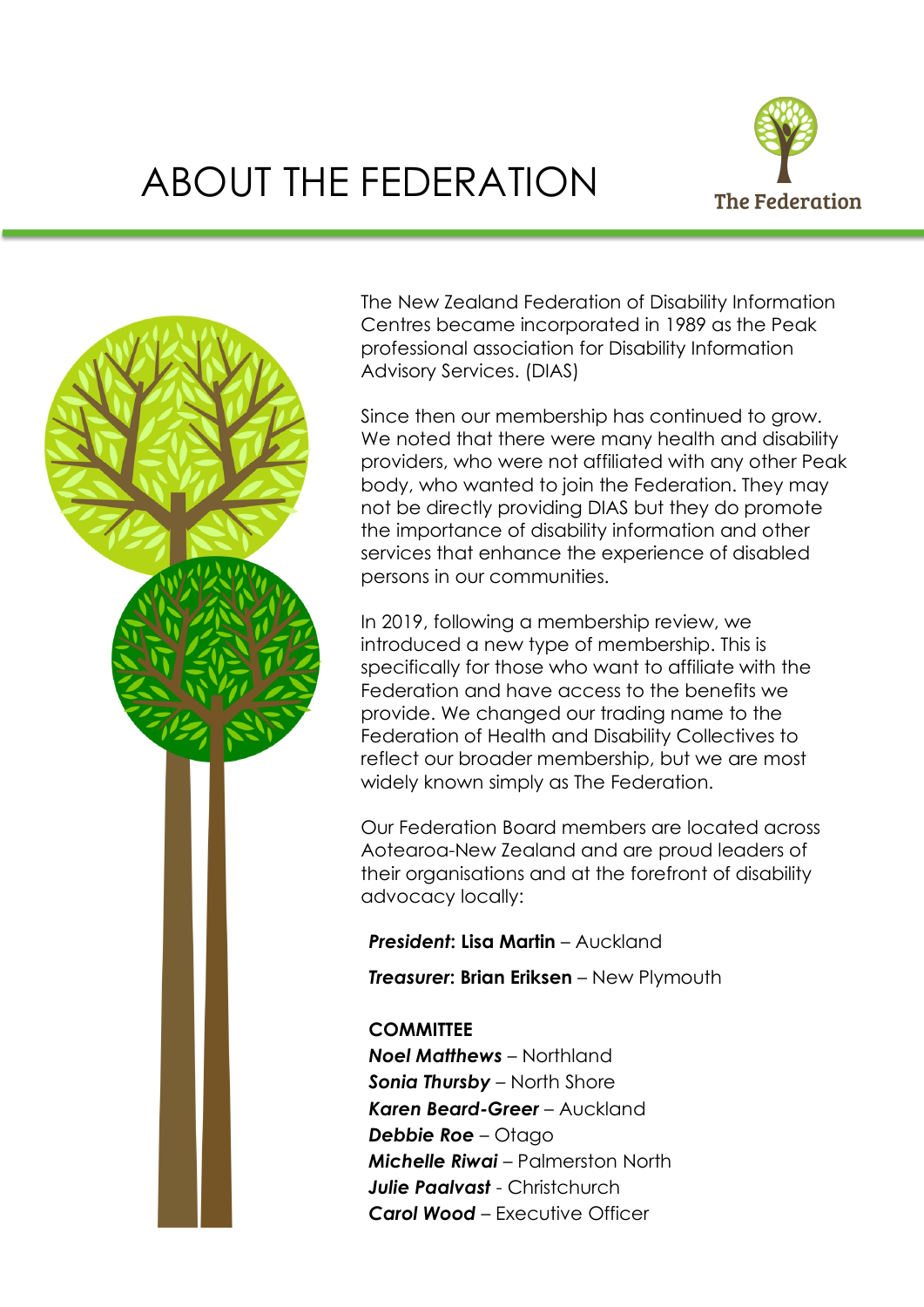## MEMBERSHIP OVERVIEW



Being a Member of the Federation gives you exclusive access to a range of opportunities that will help to enhance your service provision and strengthen your business capabilities.

An affiliate membership with The Federation will enable you to tap into a range of organisations and experience across the country that will allow you to:

- Create the ability for you to rapidly pivot your service and engagement model to adapt as the sector transforms. The speed and cost-effectiveness of the ability to pivot compared to other service channels will be measurable and demonstrable to funders
- Tap into collaborative models that provide you with the ability to rapidly extend reach and allow you to add services on demand
- Add new contacts and information not currently on your existing database that tap into the collective expertise across the country adding value to your offering.
- Access discounted conferences, workshops, seminars, and online training via the Federation Academy – an online portal being developed for training modules that are relevant to our industry.
- Be part of a national collective that influences change-makers and lobbies for positive system transformation of disability services.